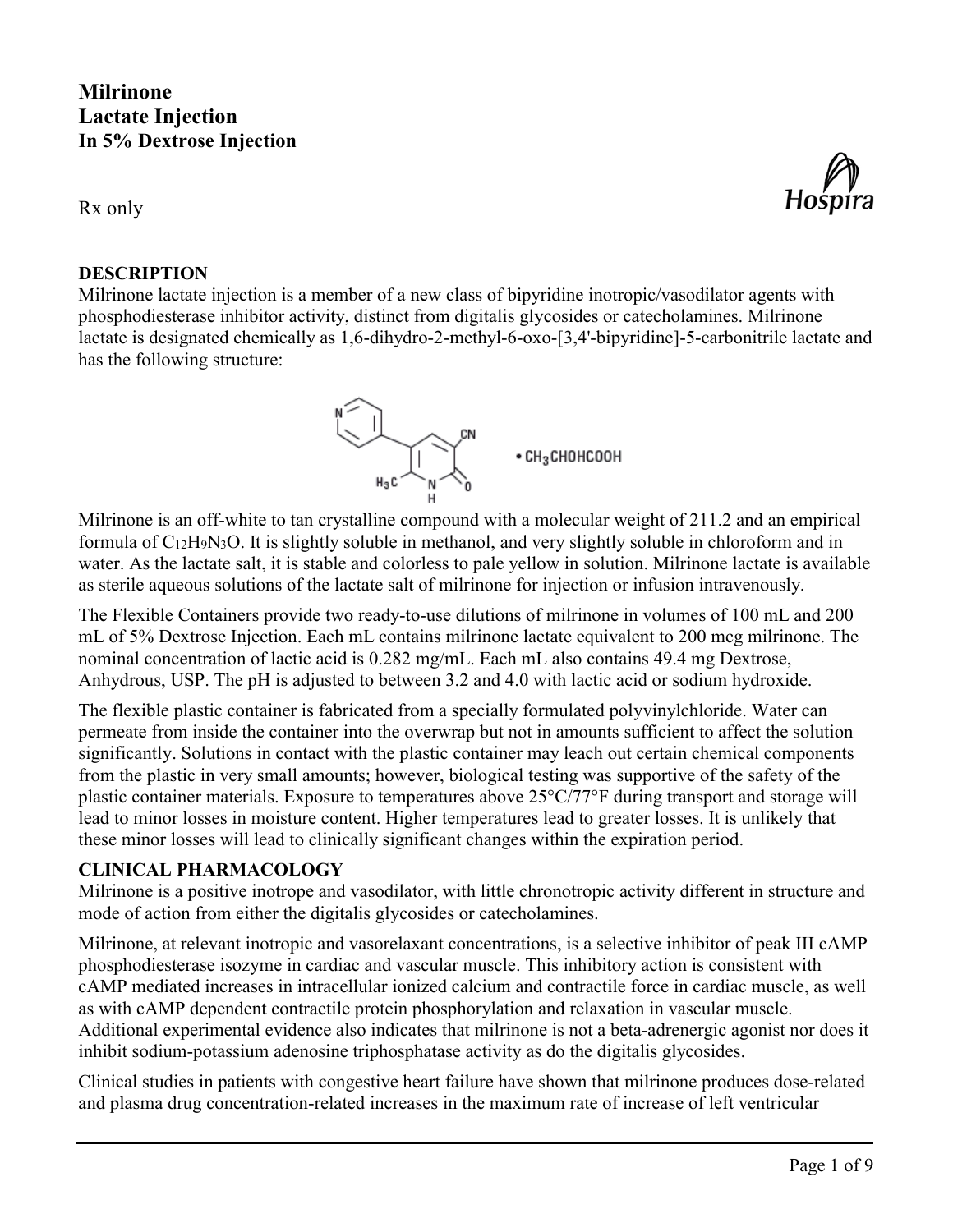pressure. Studies in normal subjects have shown that milrinone produces increases in the slope of the left ventricular pressure-dimension relationship, indicating a direct inotropic effect of the drug. Milrinone also produces dose-related and plasma concentration-related increases in forearm blood flow in patients with congestive heart failure, indicating a direct arterial vasodilator activity of the drug.

Both the inotropic and vasodilatory effects have been observed over the therapeutic range of plasma milrinone concentrations of 100 ng/mL to 300 ng/mL.

In addition to increasing myocardial contractility, milrinone improves diastolic function as evidenced by improvements in left ventricular diastolic relaxation.

The acute administration of intravenous milrinone has also been evaluated in clinical trials in excess of 1600 patients, with chronic heart failure, heart failure associated with cardiac surgery, and heart failure associated with myocardial infarction. The total number of deaths, either on therapy or shortly thereafter (24 hours) was 15, less than 0.9%, few of which were thought to be drug-related.

## **Pharmacokinetics**

Following intravenous injections of 12.5 mcg/kg to 125 mcg/kg to congestive heart failure patients, milrinone had a volume of distribution of 0.38 liters/kg, a mean terminal elimination half-life of 2.3 hours, and a clearance of 0.13 liters/kg/hr. Following intravenous infusions of 0.20 mcg/kg/min to 0.70 mcg/kg/min to congestive heart failure patients, the drug had a volume of distribution of about 0.45 liters/kg, a mean terminal elimination half-life of 2.4 hours, and a clearance of 0.14 liters/kg/hr. These pharmacokinetic parameters were not dose-dependent, and the area under the plasma concentration versus time curve following injections was significantly dose-dependent.

Milrinone has been shown (by equilibrium dialysis) to be approximately 70% bound to human plasma protein.

The primary route of excretion of milrinone in man is via the urine. The major urinary excretions of orally administered milrinone in man are milrinone (83%) and its 0-glucuronide metabolite (12%). Elimination in normal subjects via the urine is rapid, with approximately 60% recovered within the first two hours following dosing and approximately 90% recovered within the first eight hours following dosing. The mean renal clearance of milrinone is approximately 0.3 liters/min, indicative of active secretion.

### **Pharmacodynamics**

In patients with heart failure due to depressed myocardial function, milrinone produced a prompt dose and plasma concentration related increase in cardiac output and decreases in pulmonary capillary wedge pressure and vascular resistance, which were accompanied by mild-to-moderate increases in heart rate. Additionally, there is no increased effect on myocardial oxygen consumption. In uncontrolled studies, hemodynamic improvement during intravenous therapy with milrinone was accompanied by clinical symptomatic improvement, but the ability of milrinone to relieve symptoms has not been evaluated in controlled clinical trials. The great majority of patients experience improvements in hemodynamic function within 5 to 15 minutes of the initiation of therapy.

In studies in congestive heart failure patients, milrinone when administered as a loading injection followed by a maintenance infusion produced significant mean initial increases in cardiac index of 25 percent, 38 percent, and 42 percent at dose regimens of  $37.5$  mcg/kg/0.375 mcg/kg/min, 50 mcg/kg/0.50 mcg/kg/min, and 75 mcg/kg/0.75 mcg/kg/min, respectively. Over the same range of loading injections and maintenance infusions, pulmonary capillary wedge pressure significantly decreased by 20 percent, 23 percent, and 36 percent, respectively, while systemic vascular resistance significantly decreased by 17 percent, 21 percent, and 37 percent. Mean arterial pressure fell by up to 5 percent at the two lower dose regimens, but by 17 percent at the highest dose. Patients evaluated for 48 hours maintained improvements in hemodynamic function, with no evidence of diminished response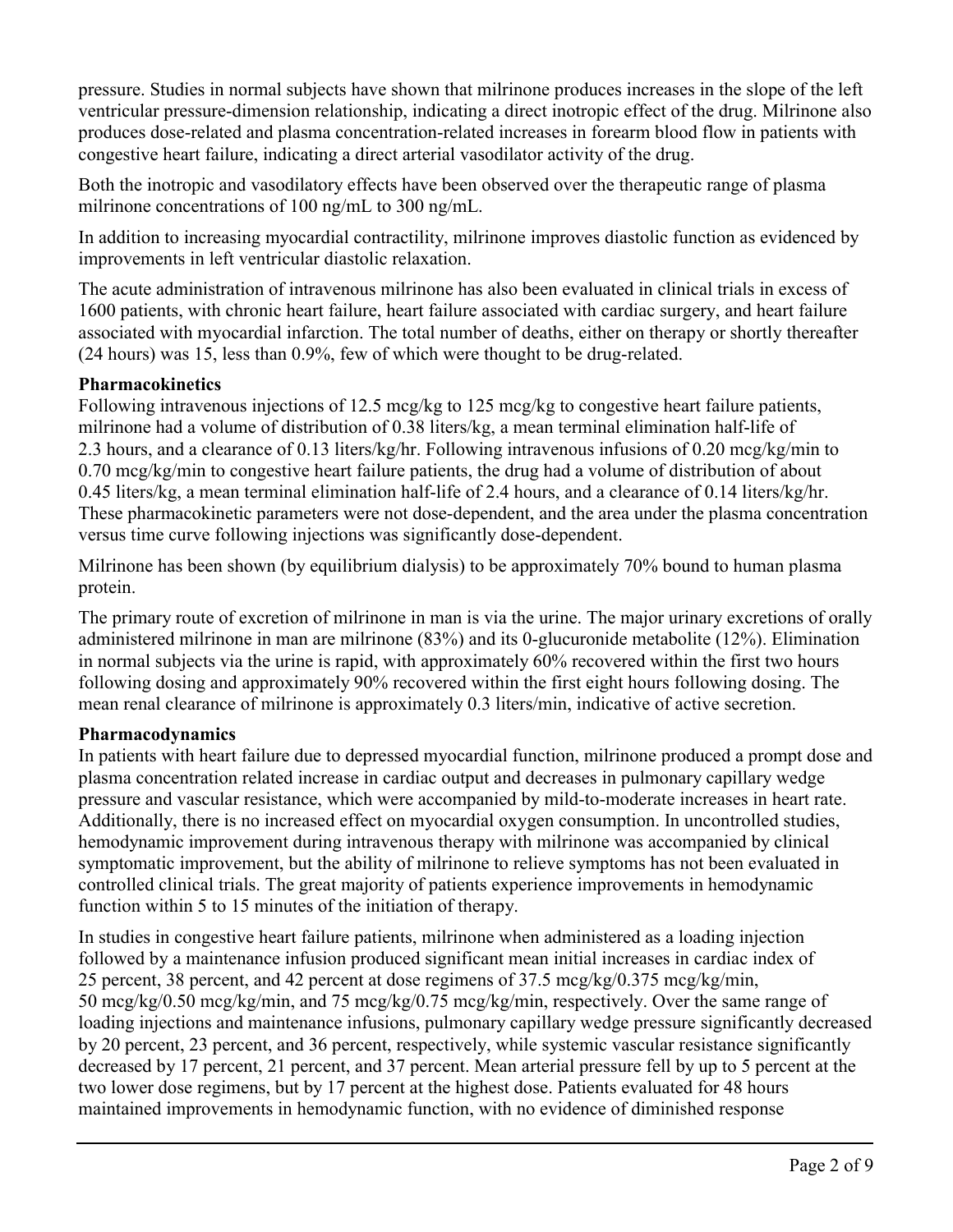(tachyphylaxis). A smaller number of patients have received infusions of milrinone for periods up to 72 hours without evidence of tachyphylaxis.

The duration of therapy should depend upon patient responsiveness.

Milrinone has a favorable inotropic effect in fully digitalized patients without causing signs of glycoside toxicity. Theoretically, in cases of atrial flutter/fibrillation, it is possible that milrinone may increase ventricular response rate because of its slight enhancement of AV node conduction. In these cases, digitalis should be considered prior to the institution of therapy with milrinone.

Improvement in left ventricular function in patients with ischemic heart disease has been observed. The improvement has occurred without inducing symptoms or electrocardiographic signs of myocardial ischemia.

The steady-state plasma milrinone concentrations after approximately 6 to 12 hours of unchanging maintenance infusion of 0.50 mcg/kg/min are approximately 200 ng/mL. Near maximum favorable effects of milrinone on cardiac output and pulmonary capillary wedge pressure are seen at plasma milrinone concentrations in the 150 ng/mL to 250 ng/mL range.

## **INDICATIONS AND USAGE**

Milrinone lactate injection is indicated for the short-term intravenous treatment of patients with acute decompensated heart failure. Patients receiving milrinone should be observed closely with appropriate electrocardiographic equipment. The facility for immediate treatment of potential cardiac events, which may include life threatening ventricular arrhythmias, must be available. The majority of experience with milrinone has been in patients receiving digoxin and diuretics. There is no experience in controlled trials with infusions of milrinone for periods exceeding 48 hours.

## **CONTRAINDICATIONS**

Milrinone lactate is contraindicated in patients who are hypersensitive to it.

### **WARNINGS**

**Whether given orally or by continuous or intermittent intravenous infusion, milrinone has not been shown to be safe or effective in the longer (greater than 48 hours) treatment of patients with heart failure. In a multicenter trial of 1088 patients with Class III and IV heart failure, long-term oral treatment with milrinone was associated with no improvement in symptoms and an increased risk of hospitalization and death. In this study, patients with Class IV symptoms appeared to be at particular risk of life-threatening cardiovascular reactions. There is no evidence that milrinone given by long-term continuous or intermittent infusion does not carry a similar risk.**

**The use of milrinone both intravenously and orally has been associated with increased frequency of ventricular arrhythmias, including nonsustained ventricular tachycardia. Long-term oral use has been associated with an increased risk of sudden death. Hence, patients receiving milrinone should be observed closely with the use of continuous electrocardiographic monitoring to allow the prompt detection and management of ventricular arrhythmias.**

# **PRECAUTIONS**

# **General**

Milrinone should not be used in patients with severe obstructive aortic or pulmonic valvular disease in lieu of surgical relief of the obstruction. Like other inotropic agents, it may aggravate outflow tract obstruction in hypertrophic subaortic stenosis.

Supraventricular and ventricular arrhythmias have been observed in the high-risk population treated. In some patients, injections of milrinone and oral milrinone have been shown to increase ventricular ectopy, including nonsustained ventricular tachycardia. The potential for arrhythmia, present in congestive heart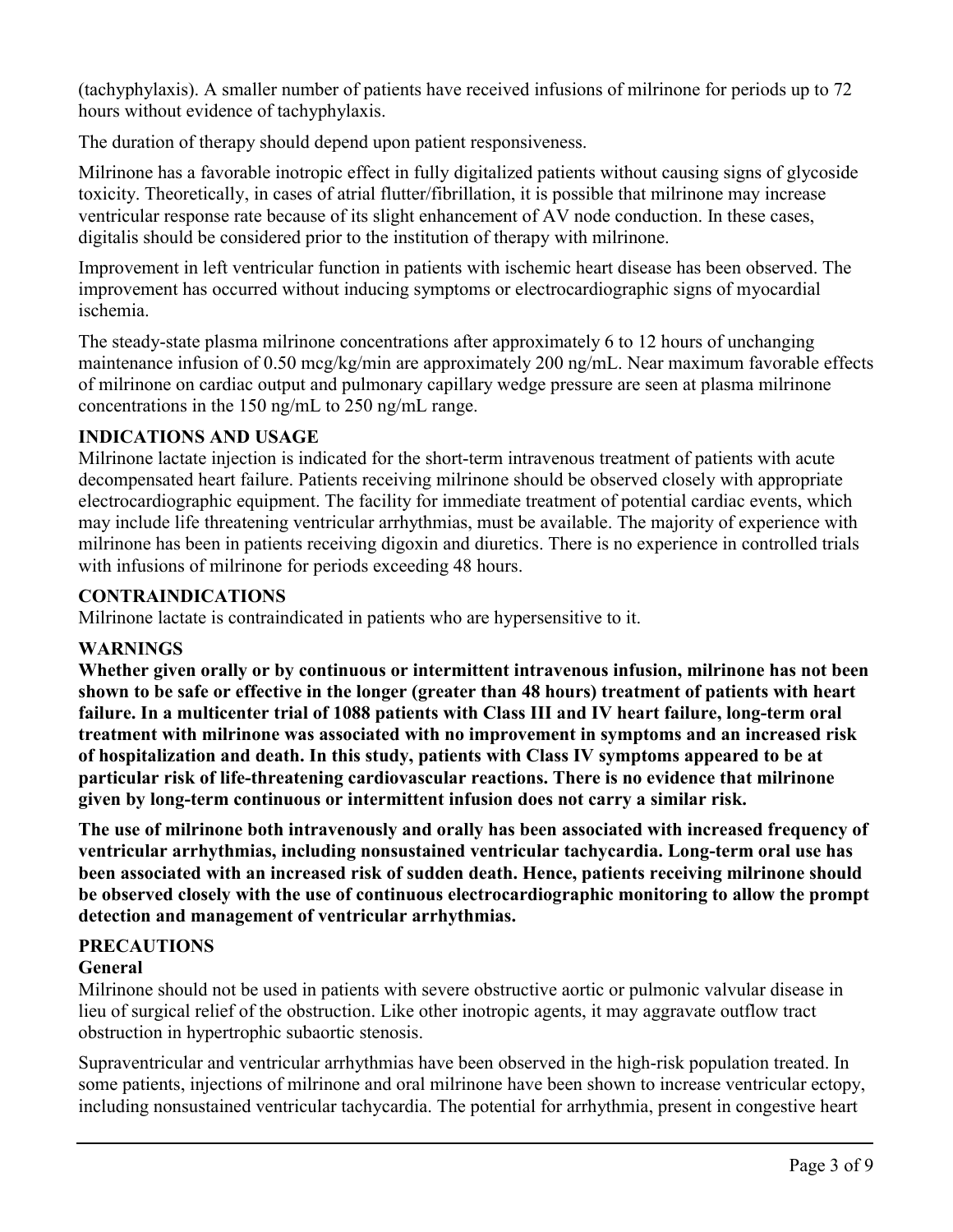failure itself, may be increased by many drugs or combinations of drugs. Patients receiving milrinone should be closely monitored during infusion.

Milrinone produces a slight shortening of AV node conduction time, indicating a potential for an increased ventricular response rate in patients with atrial flutter/fibrillation which is not controlled with digitalis therapy.

During therapy with milrinone, blood pressure and heart rate should be monitored and the rate of infusion slowed or stopped in patients showing excessive decreases in blood pressure.

If prior vigorous diuretic therapy is suspected to have caused significant decreases in cardiac filling pressure, milrinone should be cautiously administered with monitoring of blood pressure, heart rate, and clinical symptomatology.

There is no experience in controlled trials with infusions of milrinone for periods exceeding 48 hours. Cases of infusion site reaction have been reported with intravenous milrinone therapy (see **ADVERSE REACTIONS**). Consequently, **careful monitoring of the infusion site should be maintained** to avoid possible extravasation.

#### **Use in acute myocardial infarction**

No clinical studies have been conducted in patients in the acute phase of post myocardial infarction. Until further clinical experience with this class of drugs is gained, milrinone is not recommended in these patients.

#### **Laboratory Tests**

**Fluid and Electrolytes:** Fluid and electrolyte changes and renal function should be carefully monitored during therapy with milrinone. Improvement in cardiac output with resultant diuresis may necessitate a reduction in the dose of diuretic. Potassium loss due to excessive diuresis may predispose digitalized patients to arrhythmias. Therefore, hypokalemia should be corrected by potassium supplementation in advance of or during use of milrinone.

#### **Drug Interactions**

No untoward clinical manifestations have been observed in limited experience with patients in whom milrinone was used concurrently with the following drugs: digitalis glycosides; lidocaine, quinidine; hydralazine, prazosin; isosorbide dinitrate, nitroglycerin; chlorthalidone, furosemide, hydrochlorothiazide, spironolactone; captopril; heparin, warfarin, diazepam, insulin; and potassium supplements.

#### **Chemical Interactions**

There is an immediate chemical interaction which is evidenced by the formation of a precipitate when furosemide is injected into an intravenous line of an infusion of milrinone. Therefore, furosemide should not be administered in intravenous lines containing milrinone.

### **Carcinogenesis, Mutagenesis, Impairment of Fertility**

Twenty-four months of oral administration of milrinone to mice at doses up to 40 mg/kg/day (about 50 times the human oral therapeutic dose in a 50 kg patient) was unassociated with evidence of carcinogenic potential. Neither was there evidence of carcinogenic potential when milrinone was orally administered to rats at doses up to 5 mg/kg/day (about 6 times the human oral therapeutic dose) for twenty-four months or at 25 mg/kg/day (about 30 times the human oral therapeutic dose) for up to 18 months in males and 20 months in females. Whereas the Chinese Hamster Ovary Chromosome Aberration Assay was positive in the presence of a metabolic activation system, results from the Ames Test, the Mouse Lymphoma Assay, the Micronucleus Test, and the *in vivo* Rat Bone Marrow Metaphase Analysis indicated an absence of mutagenic potential. In reproductive performance studies in rats, milrinone had no effect on male or female fertility at oral doses up to 32 mg/kg/day.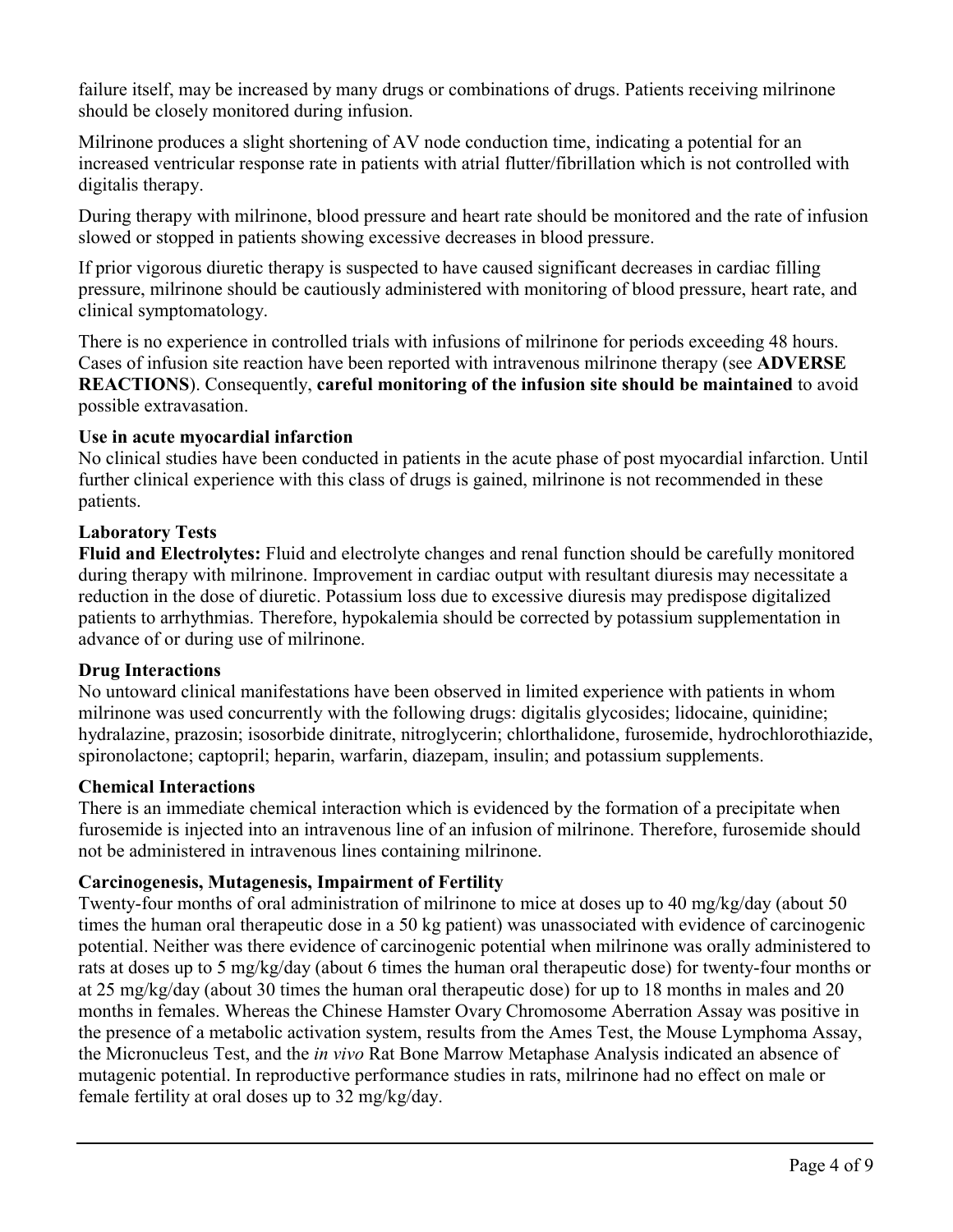### **Animal Toxicity**

Oral and intravenous administration of toxic dosages of milrinone to rats and dogs resulted in myocardial degeneration/fibrosis and endocardial hemorrhage, principally affecting the left ventricular papillary muscles. Coronary vascular lesions characterized by periarterial edema and inflammation have been observed in dogs only. The myocardial/endocardial changes are similar to those produced by betaadrenergic receptor agonists such as isoproterenol, while the vascular changes are similar to those produced by minoxidil and hydralazine. Doses within the recommended clinical dose range (up to 1.13 mg/kg/day) for congestive heart failure patients have not produced significant adverse effects in animals.

### **Pregnancy**

Oral administration of milrinone to pregnant rats and rabbits during organogenesis produced no evidence of teratogenicity at dose levels up to 40 mg/kg/day and 12 mg/kg/day, respectively. Milrinone did not appear to be teratogenic when administered intravenously to pregnant rats at doses up to 3 mg/kg/day (about 2.5 times the maximum recommended clinical intravenous dose) or pregnant rabbits at doses up to 12 mg/kg/day, although an increased resorption rate was apparent at both 8 mg/kg/day and 12 mg/kg/day (intravenous) in the latter species. There are no adequate and well-controlled studies in pregnant women. Milrinone should be used during pregnancy only if the potential benefit justifies the potential risk to the fetus.

### **Nursing Mothers**

Caution should be exercised when milrinone is administered to nursing women, since it is not known whether it is excreted in human milk.

#### **Pediatric Use**

Safety and effectiveness in pediatric patients have not been established.

#### **Use in Elderly Patients**

There are no special dosage recommendations for the elderly patient. Ninety percent of all patients administered milrinone in clinical studies were within the age range of 45 to 70 years, with a mean age of 61 years. Patients in all age groups demonstrated clinically and statistically significant responses. No agerelated effects on the incidence of adverse reactions have been observed. Controlled pharmacokinetic studies have not disclosed any age-related effects on the distribution and elimination of milrinone.

#### **ADVERSE REACTIONS**

**Cardiovascular Effects:** In patients receiving milrinone in Phase II and III clinical trials, ventricular arrhythmias were reported in 12.1%: Ventricular ectopic activity, 8.5%; nonsustained ventricular tachycardia, 2.8%; sustained ventricular tachycardia, 1% and ventricular fibrillation, 0.2% (2 patients experienced more than one type of arrhythmia). Holter recordings demonstrated that in some patients injection of milrinone increased ventricular ectopy, including nonsustained ventricular tachycardia. Lifethreatening arrhythmias were infrequent and when present have been associated with certain underlying factors such as preexisting arrhythmias, metabolic abnormalities (e.g. hypokalemia), abnormal digoxin levels and catheter insertion. Milrinone was not shown to be arrhythmogenic in an electrophysiology study. Supraventricular arrhythmias were reported in 3.8% of the patients receiving milrinone. The incidence of both supraventricular and ventricular arrhythmias has not been related to the dose or plasma milrinone concentration.

Other cardiovascular adverse reactions include hypotension, 2.9% and angina/chest pain, 1.2%.

In the post marketing experience, there have been rare cases of "torsades de pointes" reported.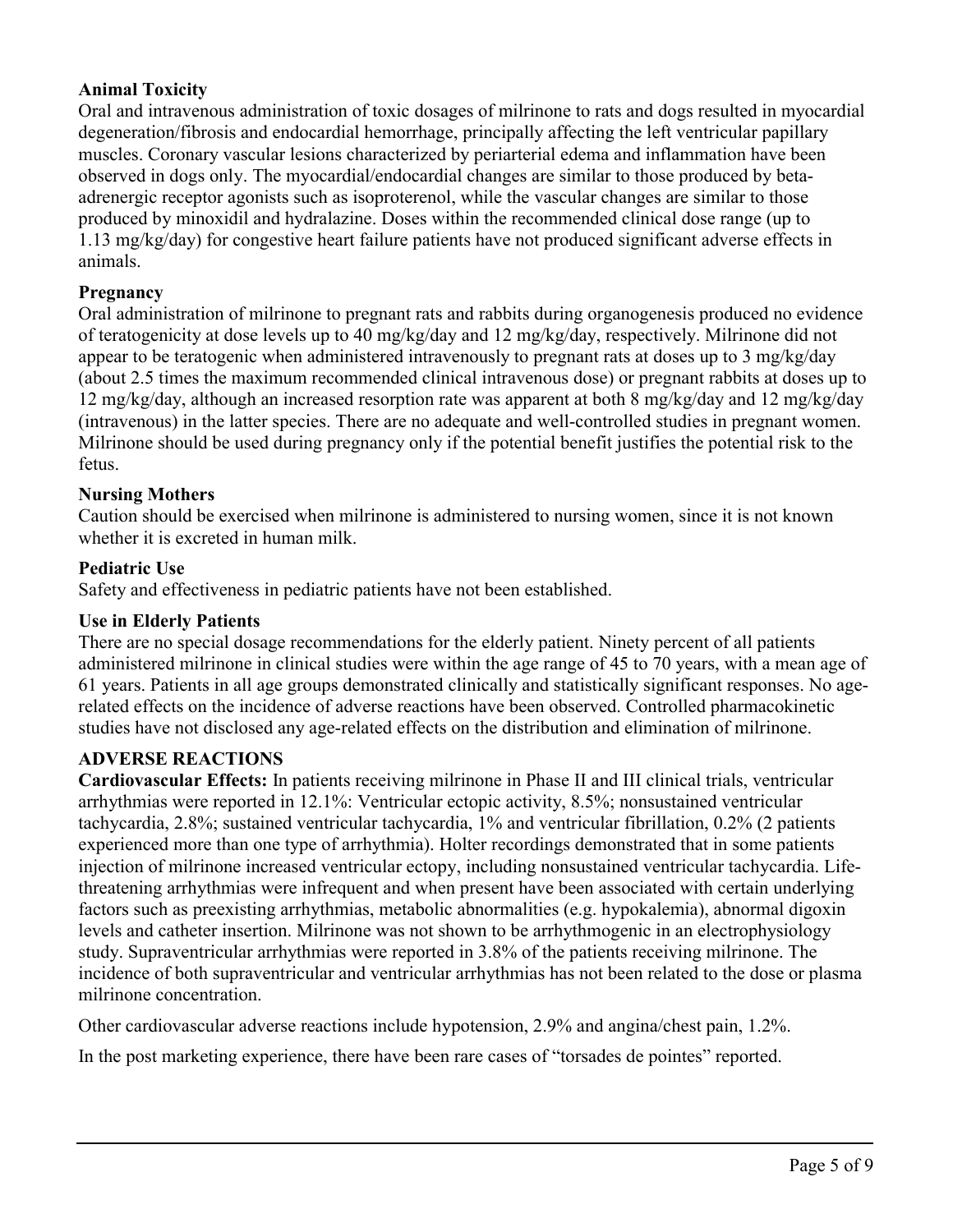# **CNS Effects**

Headaches, usually mild to moderate in severity, have been reported in 2.9% of patients receiving milrinone.

### **Other Effects**

Other adverse reactions reported, but not definitely related to the administration of milrinone include hypokalemia, 0.6%; tremor, 0.4%; and thrombocytopenia, 0.4%.

Isolated spontaneous reports of bronchospasm and anaphylactic shock have been received; and in the post-marketing experience, liver function test abnormalities and skin reactions have been reported.

#### **Post-Marketing Adverse Event Reports**

In addition to adverse events reported from clinical trials, the following events have been reported from worldwide post-marketing experience with milrinone:

Isolated spontaneous reports of bronchospasm and anaphylactic shock.

Liver function test abnormalities and skin reactions such as rash.

Administration site conditions: Infusion site reaction

#### **OVERDOSAGE**

Doses of milrinone may produce hypotension because of its vasodilator effect. If this occurs, administration of milrinone should be reduced or temporarily discontinued until the patient's condition stabilizes. No specific antidote is known, but general measures for circulatory support should be taken.

#### **DOSAGE AND ADMINISTRATION**

Milrinone should be administered with a loading dose followed by a continuous infusion (maintenance dose) according to the following guidelines:

#### **LOADING DOSE**

#### 50 mcg/kg: Administer slowly over 10 minutes

The table below shows the loading dose in milliliters (mL) of milrinone (1mg/mL) by patient body weight (kg).

| <b>Patient Body Weight (kg)</b> |                       |    |     |    |       |        |          |     |        |    |
|---------------------------------|-----------------------|----|-----|----|-------|--------|----------|-----|--------|----|
| kg                              | $\overline{20}$<br>υc | 40 | υv  | 60 | 70    | $80\,$ | $\Omega$ | 100 | 110    | ററ |
| m <sub>L</sub>                  | $\cdot \cdot$         | ∼  | ن ک |    | ن . ب |        | -4.5     |     | ັບ ∙ັບ |    |

### **Loading Dose (mL) Using 1 mg/mL Concentration**

The loading dose may be given undiluted, but diluting to a rounded total volume of 10 or 20 mL (see Maintenance Dose for diluents) may simplify the visualization of the injection rate.

#### **MAINTENANCE DOSE**

|          | Infusion Rate              | <b>Total Daily Dose</b><br>$(24$ Hours) |                                     |
|----------|----------------------------|-----------------------------------------|-------------------------------------|
| Minimum  | $0.375 \text{~mcg/kg/min}$ | $0.59 \text{ mg/kg}$                    | Administer as a                     |
| Standard | $0.50 \text{~mcg/kg/min}$  | $0.77 \text{ mg/kg}$                    | continuous intravenous<br>infusion. |
| Maximum  | $0.75 \text{~mg/kg/min}$   | $1.13 \text{ mg/kg}$                    |                                     |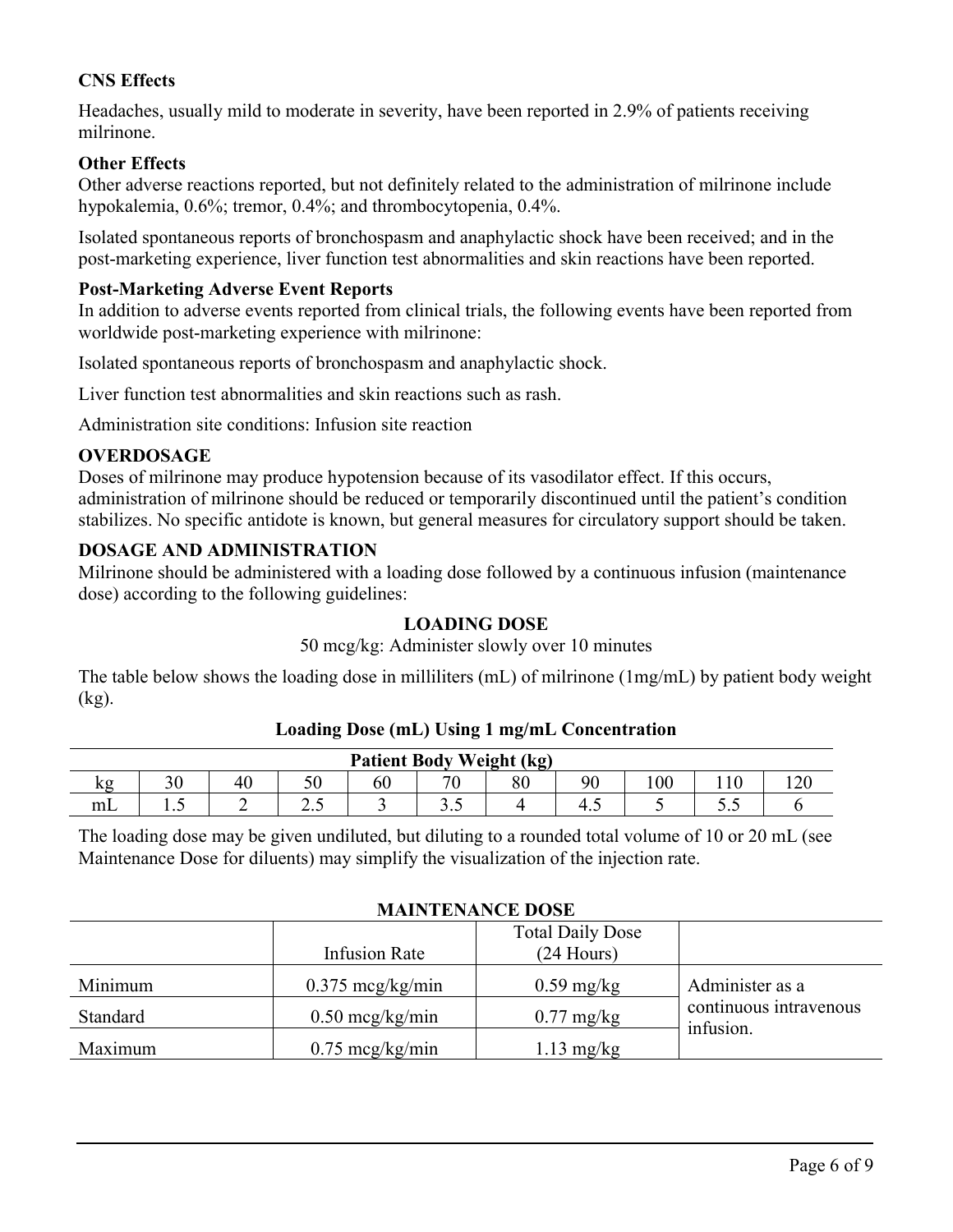The diluents that may be used are 0.45% Sodium Chloride Injection USP, 0.9% Sodium Chloride Injection USP, or 5% Dextrose Injection USP. The table below shows the volume of diluent in milliliters (mL) that must be used to achieve 200 mcg/mL concentration for infusion, and the resultant total volumes.

| <b>Desired Infusion</b><br>Concentration<br>mcg/mL | <b>Milrinone</b><br>mg/mL<br>(mL) | <b>Diluent</b><br>(mL) | <b>Total Volume</b><br>(mL |  |  |
|----------------------------------------------------|-----------------------------------|------------------------|----------------------------|--|--|
| 200                                                | ΙU                                | 40                     |                            |  |  |
| 200                                                | 20                                | 80                     | 00                         |  |  |

The infusion rate should be adjusted according to hemodynamic and clinical response. Patients should be closely monitored. In controlled clinical studies, most patients showed an improvement in hemodynamic status as evidenced by increases in cardiac output and reductions in pulmonary capillary wedge pressure.

**Note:** See **"Dosage Adjustment in Renally Impaired Patients."** Dosage may be titrated to the maximum hemodynamic effect and should not exceed 1.13 mg/kg/day. Duration of therapy should depend upon patient responsiveness.

The maintenance dose in mL/hr by patient body weight (kg) may be determined by reference to the following table.

**Note: Milrinone supplied in 100 mL and 200 mL Flexible Containers (200 mcg/mL in 5% Dextrose Injection) need not be diluted prior to use.**

| Maintenance<br><b>Patient Body Weight (kg)</b> |     |     |      |      |      |      |      |      |      |      |
|------------------------------------------------|-----|-----|------|------|------|------|------|------|------|------|
| <b>Dose</b><br>(mcg/kg/min)                    | 30  | 40  | 50   | 60   | 70   | 80   | 90   | 100  | 110  | 120  |
| 0.375                                          | 3.4 | 4.5 | 5.6  | 6.8  | 7.9  | 9    | 10.1 | 11.3 | 12.4 | 13.5 |
| 0.400                                          | 3.6 | 4.8 | 6    | 7.2  | 8.4  | 9.6  | 10.8 | 12   | 13.2 | 14.4 |
| 0.500                                          | 4.5 | 6   | 7.5  | 9    | 10.5 | 12   | 13.5 | 15   | 16.5 | 18   |
| 0.600                                          | 5.4 | 7.2 | 9    | 10.8 | 12.6 | 14.4 | 16.2 | 18   | 19.8 | 21.6 |
| 0.700                                          | 6.3 | 8.4 | 10.5 | 12.6 | 14.7 | 16.8 | 18.9 | 21   | 23.1 | 25.2 |
| 0.750                                          | 6.8 | 9   | 11.3 | 13.5 | 15.8 | 18   | 20.3 | 22.5 | 24.8 | 27   |

**Milrinone Infusion Rate (mL/hr) Using 200 mcg/mL Concentration**

When administering milrinone lactate by continuous infusion, it is advisable to use a calibrated electronic infusion device.

The Flexible Container has a concentration of milrinone equivalent to 200 mcg/mL in 5% Dextrose Injection.

# **INSTRUCTIONS FOR USE**

# **To Open**

Tear outer wrap at notch and remove solution container. Some opacity of the plastic due to moisture absorption during the sterilization process may be observed. This is normal and does not affect the solution quality or safety. The opacity will diminish gradually.

# **Preparation for Administration**

# **(Use aseptic technique)**

- 1. Close flow control clamp of administration set.
- 2. Remove cover from outlet port at bottom of container.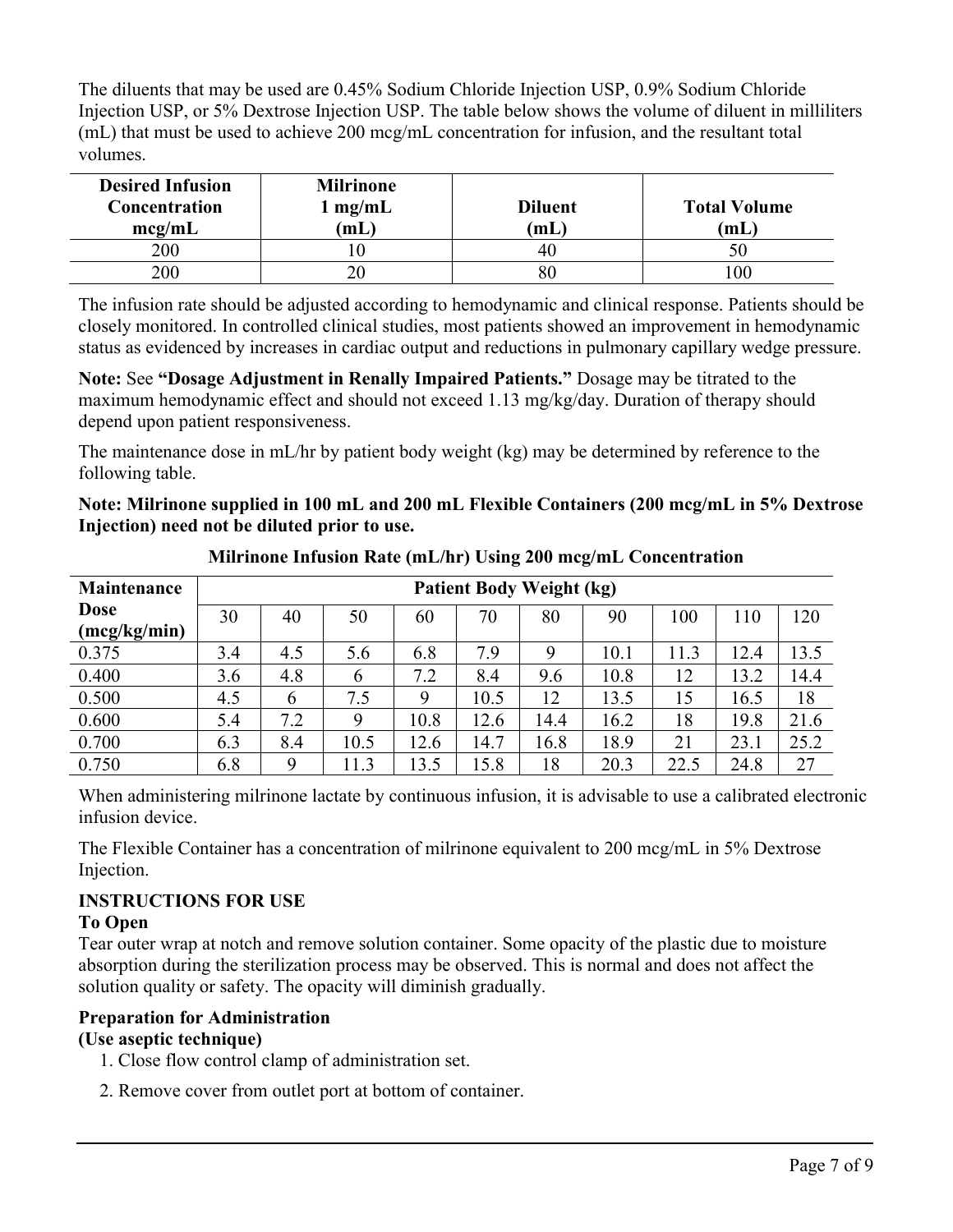- 3. Insert piercing pin of administration set into port with a twisting motion until the set is firmly seated. **NOTE:** See full directions on administration set carton.
- 4. Suspend container from hanger.
- 5. Squeeze and release drip chamber to establish proper fluid level in chamber.
- 6. Open flow control clamp and clear air from set. Close clamp.
- 7. Attach set to venipuncture device. If device is not indwelling, prime and make venipuncture.
- 8. Regulate rate of administration with flow control clamp.

**WARNING: Do not use flexible container in series connections. Such use could result in air embolism due to residual air being drawn from the primary container before administration of the fluid from the secondary container is complete.**

Intravenous drug products should be inspected visually and should not be used if particulate matter or discoloration is present.

## **Dosage Adjustment in Renally Impaired Patients**

Data obtained from patients with severe renal impairment (creatinine clearance  $= 0$  to 30 mL/min) but without congestive heart failure have demonstrated that the presence of renal impairment significantly increases the terminal elimination half-life of milrinone. Reductions in infusion rate may be necessary in patients with renal impairment. For patients with clinical evidence of renal impairment, the recommended infusion rate can be obtained from the following table:

| <b>Creatinine Clearance</b><br>(mL/min/1.73 m <sup>2</sup> ) | <b>Infusion Rate</b><br>(mcg/kg/min) |
|--------------------------------------------------------------|--------------------------------------|
|                                                              | 0.20                                 |
| ГU                                                           | 0.23                                 |
| 20                                                           | 0.28                                 |
| 30                                                           | 0.33                                 |
| 40                                                           | 0.38                                 |
|                                                              | 0.43                                 |

### **HOW SUPPLIED**

Milrinone Lactate Injection in 5% Dextrose is supplied as follows:

| <b>Unit of Sale</b>                                                                           | Concentration                  |
|-----------------------------------------------------------------------------------------------|--------------------------------|
| NDC 0409-2776-23                                                                              |                                |
| 10 single-dose 100 mL flexible plastic containers in a $\frac{20 \text{ mg}}{100 \text{ mL}}$ |                                |
| case                                                                                          | $(0.2 \text{ mg/mL})$          |
| NDC 0409-2776-02                                                                              |                                |
| 10 single-dose 200 mL flexible plastic containers in a                                        | $40 \text{ mg}/200 \text{ mL}$ |
| case                                                                                          | $(0.2 \text{ mg/mL})$          |

Use only if solution is clear, colorless to pale yellow, and container is undamaged.

Store at 20°C to 25°C (68°F to 77°F). [See USP Controlled Room Temperature]. Avoid freezing.